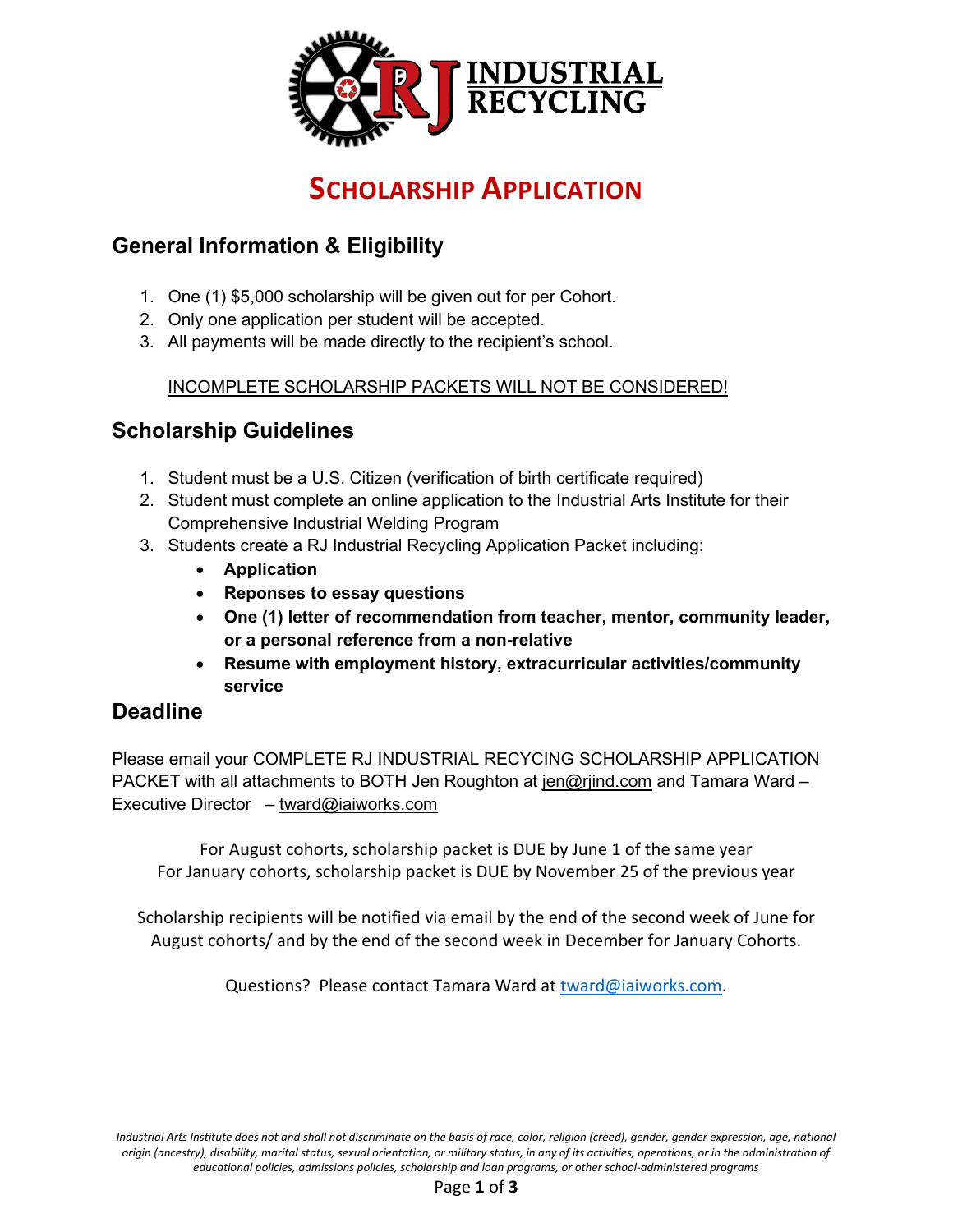

## **SCHOLARSHIP APPLICATION**

#### **Personal Information:**

| Name:         |  |  |
|---------------|--|--|
| Home Address: |  |  |
| Phone Number: |  |  |
| Email:        |  |  |

#### **Program:**

School: **INDUSTRIAL ARTS INSTITUTE**

Address: **20902 WASHINGTON STREET | P.O. BOX 241 ONAWAY, MI 49765**

Total Length of Program: **19 WEEKS | 760 HOURS OF TRAINING**

Anticipated Program Completion Date: \_\_\_\_\_\_\_\_\_\_\_\_\_\_\_\_\_\_\_\_\_\_\_\_\_\_\_\_\_\_\_\_\_\_\_\_

#### **Signature:**

I affirm that this application and the attachments are true and valid. This information may be used for the purpose of evaluation and selection as a potential recipient of the RJ Industrial Scholarship. I understand that if any information disclosed within these documents are found to be false, my application will be rendered invalid, and I will forfeit my eligibility.

Students Signature: \_\_\_\_\_\_\_\_\_\_\_\_\_\_\_\_\_\_\_\_\_\_\_\_\_\_\_\_\_\_\_\_\_\_\_\_\_\_\_\_\_\_\_\_\_\_\_\_\_\_\_\_\_\_

Date:  $\Box$